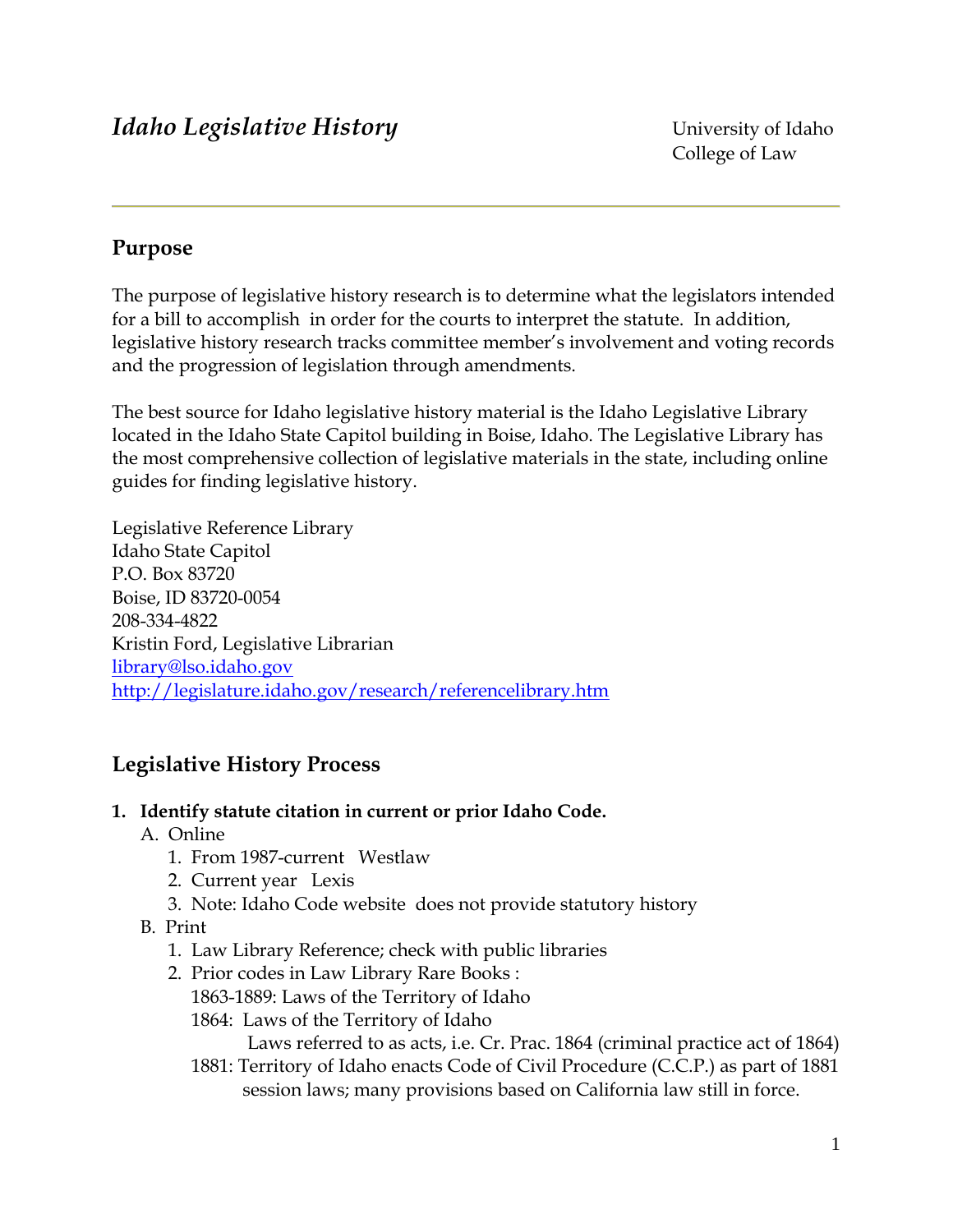- 1887: Revised Statutes of Idaho (cited as R.S. and Rev. St.)
- 1901: Idaho Codes Annotated
- 1909: Revised Codes of Idaho (cited as R.C.)
- 1918: Idaho Compiled Laws (cited as C.L.).
	- Preliminary edition of 1919 codification, not enacted into positive law.
- 1919: Idaho Compiled Statutes (cited as C.S.)
- 1932: Idaho Code Annotated; notes similar provisions in other states.
- 1943: Idaho Laws Annotated

#### **2. Identify relevant language in statute.**

 Narrow research by identifying the relevant language in the statute. If the language is not found in the current statute, consult previous codes and session laws to determine when the language was in effect.

**3. Obtain session law year, chapter and section in statutory history at end of statute.**  The final sentence in the small print at the end of the statute is the statutory history. The history provides (1) the year the law was passed (2) year(s) of amendments, if any (3) session law chapter (4) section of chapter (5) page number.

#### **4. From session laws obtain the House or Senate bill number.**

 Find the House of Senate bill number below the chapter number in the session laws. A. Online

- 1. From territorial laws in 1863-current HeinOnline (Session Laws Library)
- 2. From 2009 <http://legislature.idaho.gov/priorsessions.htm>
- 3. From 1990 Westlaw ID-LEGIS-OLD; current ID-LEGIS
- 4. From 1989 Lexis Advance Legislative Service
- B. Print
	- 1. 1863-1889 Law Library Rare Books
	- 2. 1890-current Law Library Reference

#### **5. Find names of committees who sponsored bill in House and Senate. (see Procedural History, below).**

- A. Online access to procedural history and bill tracking
	- 1. 1998-current <http://legislature.idaho.gov/priorsessions.htm>
	- 2. from 2005 Westlaw ID-BILLTRK-OLD
	- 3. 2006-current; limited coverage 2002-2005 and 2008; Lexis Idaho Legislative Bill History
- B. Print: The Final Edition, Weekly Bill Status (formerly the Daily Data)
	- 1. 2002-2005 Law Library Cage KFI6.D3
	- 2. 1970-current Idaho Legislative Library and Idaho State Law Library
- C. Print: House and Senate Journals (check table for pages bill discussed)
	- 1. 1933-2009 Law Library Cage KFI18.A2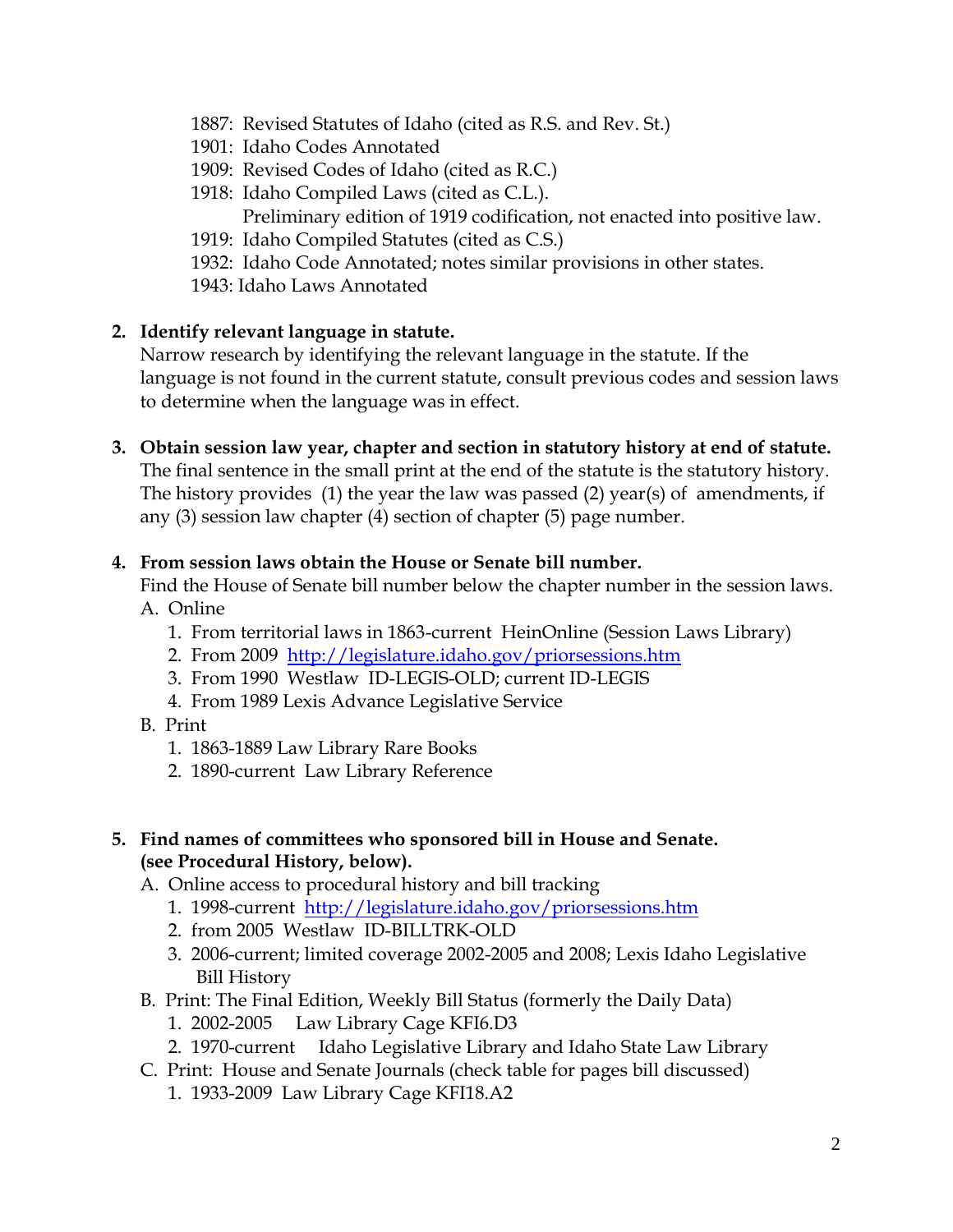2. 1881-current Legislative Library; 1890-current Idaho State Law Library

#### **6. Review committee minutes and related materials.**

 Committee meetings are recorded for use in creating the official committee minutes. After the minutes are made the audio is taped over. Thus, there is no verbatim transcription or recording of the Idaho legislature's committee hearings. Minutes of the hearings have been preserved for the Senate committees since 1970 and for some House committees since 1960. Minutes are available:

A. Online: from 2003 at<http://legislature.idaho.gov/priorsessions.htm>

B. Print: Legislative Reference Library (see contact information above).

## **What is Included in Idaho Legislative History Materials**

A legislative history for an Idaho law consists of preliminary material, a Statement of Purpose, bill text, procedural history, committee minutes, Governor's statement, and Session Law text.

### **1. Preliminary Material**

 Each session the legislature determines areas to study where legislation may be needed. The minutes of these interim study committees are published in:

- A. Print: *Monthly Matters* from 1968 to 1993
	- 1. from 1974 Law Library Cage KFI15.A2
	- 2. from 1968 UI Main Library Special Collections JKI74.M6
- B. Print: Legislative Council and Interim Committee Minutes from 1994-current
	- 1. from 1994-previous year Law Library Cage KFI15.A24
	- 2. Current year Law Library Reserve

## **2. Statement of Purpose and Fiscal Note**

 The Joint Rules of the Idaho Senate and House has required a statement of purpose and fiscal note to accompany all legislation since 1972. Idaho appellate courts cite the Statement of Purpose as an aid to interpretation. The Statement of Purpose is not modified when legislation is modified during the process of passage. If the bill is substantially amended, the statement of purpose may be at odds with the legislation. The statements are found with the bills.

#### **3. Bills**

 Bills include documents such as the Statement of Purpose and Fiscal Note filed with a bill, related bills on the same topic and bills which were never formally introduced but were considered by legislative committees.

A. Online

1. From 1998 <http://legislature.idaho.gov/priorsessions.htm>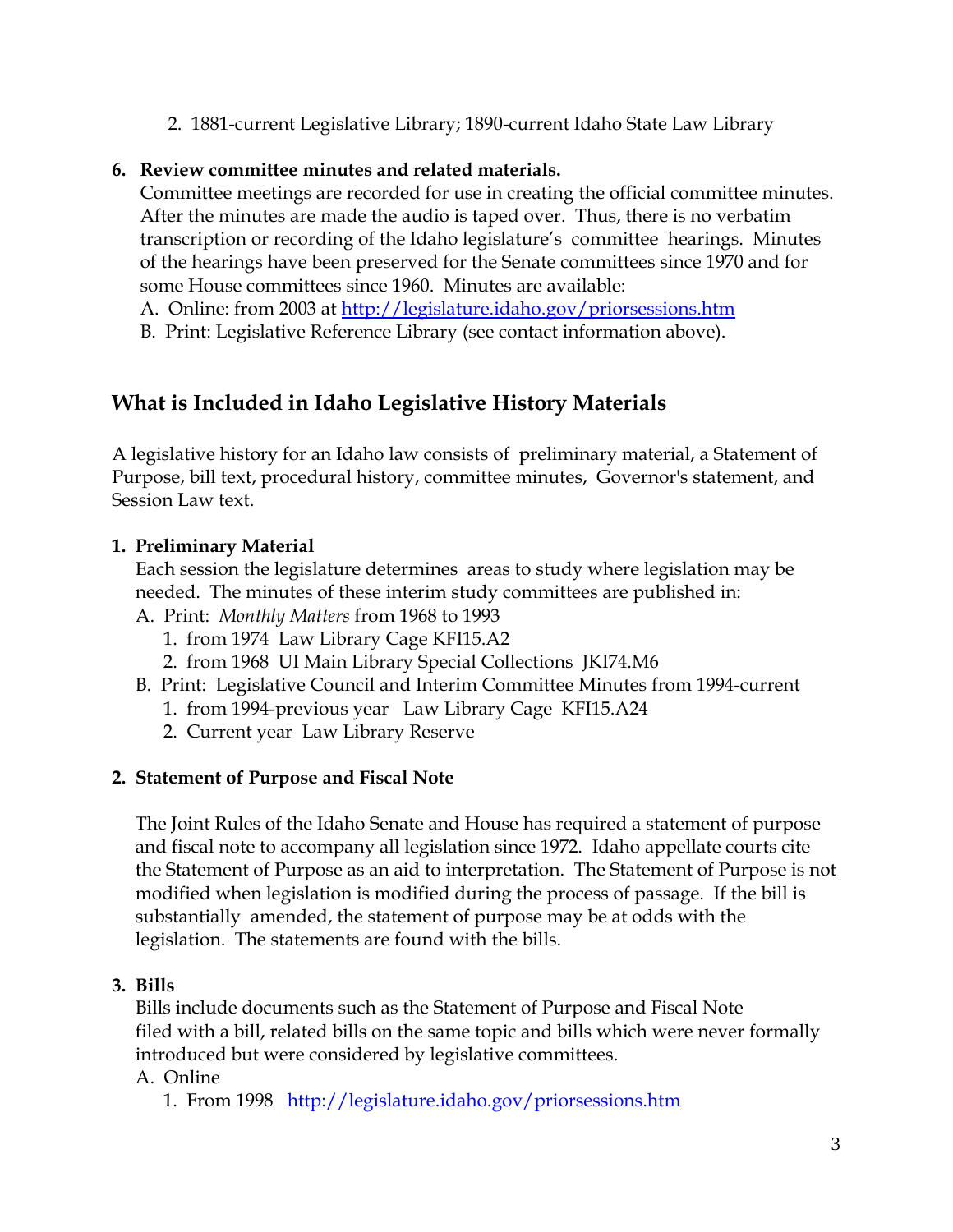- 2. Bill passed from 1990 Westlaw ID-LEGIS-OLD; current ID-LEGIS
- 3. All bills (includes those not passed) from 2005 Westlaw ID-BILLTXT-OLD
- 4. Current Lexis IDBILL (bill and tracking); IDTEXT (full-text bills)

#### B. Print

- 1. 1937-1949 (incomplete) and 1973-2004 Law Library Cage KFI6.H6
- 2. From 1901 UI Main Library Special Collections

## **4. Procedural History**

#### (see under **Find names of committees who sponsored bill in House and Senate).**

- A*. The Weekly Bill Status, formerly the Daily Data* is a weekly publication arranged in chronological order by bill number listing all legislative actions on bills, resolutions, proclamations, and memorials. The *Final Edition* of the publications compiles the actions on all legislation introduced and provides a table of new Idaho Code sections and section amendments.
- B. *House and Senate Journals* provide a record of proceedings from statehood through the present, including governor's vetoes. A table arranged by bill number provides the page numbers where each bill is discussed. Since all bills must pass the House and Senate both journals are necessary for legislative history.

## **5. Committee Hearings**

(see under **Review committee minutes and related materials).**

#### **6. Governor's Statement**

 The Governor's statements consist of any transmittal document or statement made by the Governor issued on signing, vetoing, or not signing the law. Most bills do not have a Governor's Statement. These transmittal statements appear in the House or Senate Journals.

#### **7. Session Laws**

#### (see under **Obtain session law year, chapter and section in statutory history at end of statute).**

 Laws enacted by the Idaho legislature are published at the end of each legislative session before they are codified by subject in the Idaho Code. The session laws are arranged in chronological order by year and chapter number. Beginning in 1963, the publication shows additions to or deletions from the code section affected. The session laws contain the bill number, the effective dates if different from that specified in the Idaho Code, and any legislative preamble making legislative findings. The text of the session law controls if the text of Idaho Code differs from the session law text.